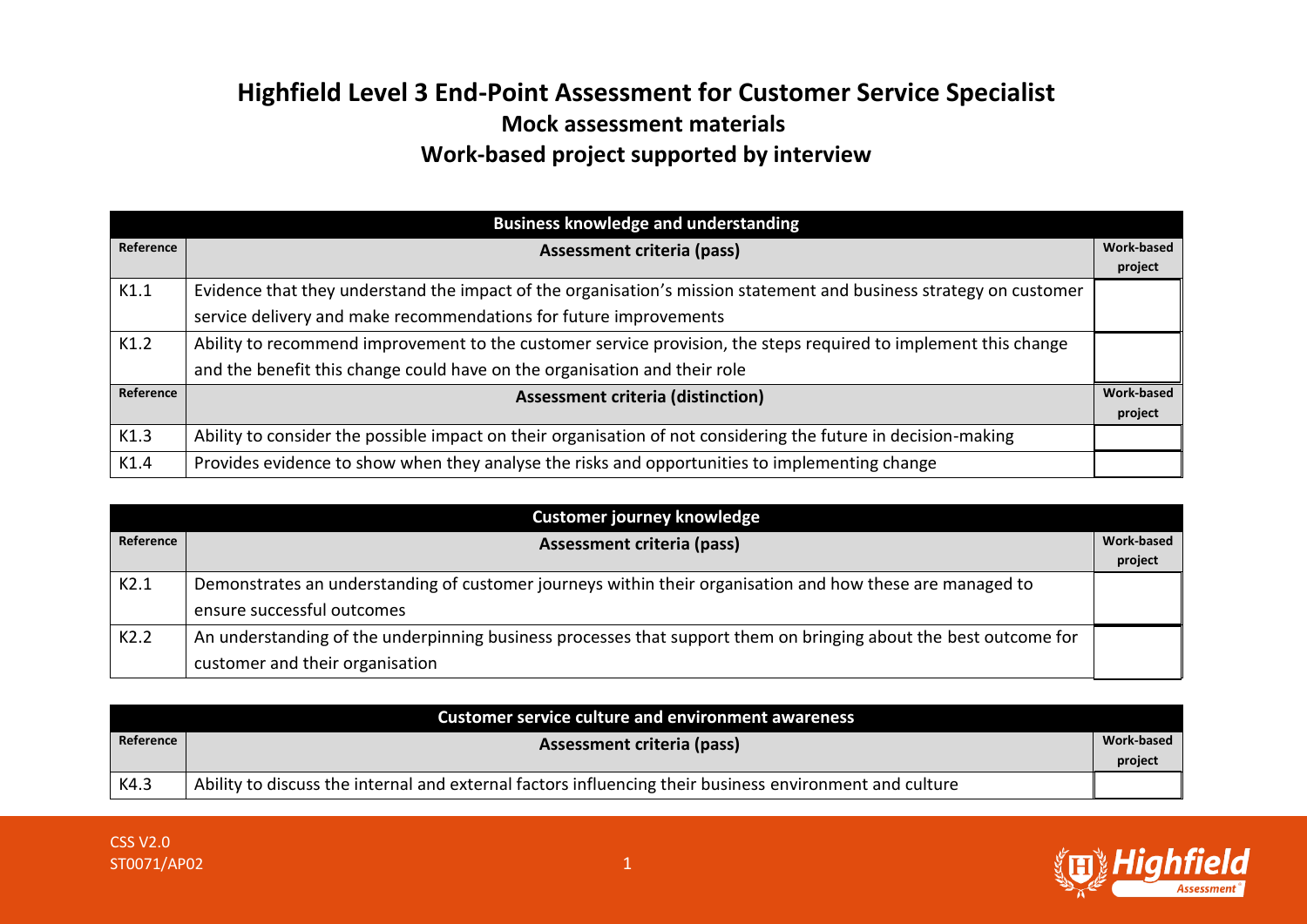| K4.4      | Evidences knowledge of the departmental roles/functions within their organisational structure and their influence in   |            |
|-----------|------------------------------------------------------------------------------------------------------------------------|------------|
|           | customer service delivery                                                                                              |            |
| K4.5      | Evidence of how they demonstrate the importance of effective communication among departments in providing              |            |
|           | good customer service                                                                                                  |            |
| K4.6      | Ability to identify potential causes of service failure and the consequences of these                                  |            |
| Reference | <b>Assessment criteria (distinction)</b>                                                                               | Work-based |
|           |                                                                                                                        | project    |
| K4.7      | Ability to demonstrate the importance of assessing the political, economic, social, technical, legal and environmental |            |
|           | factors that influence the operation of their organisation                                                             |            |

| <b>Business focused service delivery</b> |                                                                                                       |                   |
|------------------------------------------|-------------------------------------------------------------------------------------------------------|-------------------|
| Reference                                | <b>Assessment criteria (pass)</b>                                                                     | <b>Work-based</b> |
|                                          |                                                                                                       | project           |
| S <sub>1.4</sub>                         | Evidences when they made decisions and recommendations to improve their own customer service delivery |                   |
| Reference                                | <b>Assessment criteria (distinction)</b>                                                              | Work-based        |
|                                          |                                                                                                       | project           |
| S1.5                                     | Evidences when they evaluated the strengths and weaknesses of feedback methods used and recommended   |                   |
|                                          | alternative methods likely to improve results, stating reasons for choice                             |                   |

|           | Providing a positive customer experience                                                                           |            |
|-----------|--------------------------------------------------------------------------------------------------------------------|------------|
| Reference | Assessment criteria (pass)                                                                                         | Work-based |
|           |                                                                                                                    | project    |
| S2.9      | Provides evidence to show how they identify information which can be used by their organisation to provide         |            |
|           | customer insight and identify how this information can be analysed, used and presented                             |            |
| S2.10     | Demonstrates how they communicate with customers, gaining full information on their experience, and recommend      |            |
|           | improvements to customer service delivery to others                                                                |            |
| Reference | <b>Assessment criteria (distinction)</b>                                                                           | Work-based |
|           |                                                                                                                    | project    |
| S2.11     | Demonstrates an ability to identify trends/recurring issues and analyse why they occurred and record possible ways |            |
|           | of addressing them to ensure they do not reoccur                                                                   |            |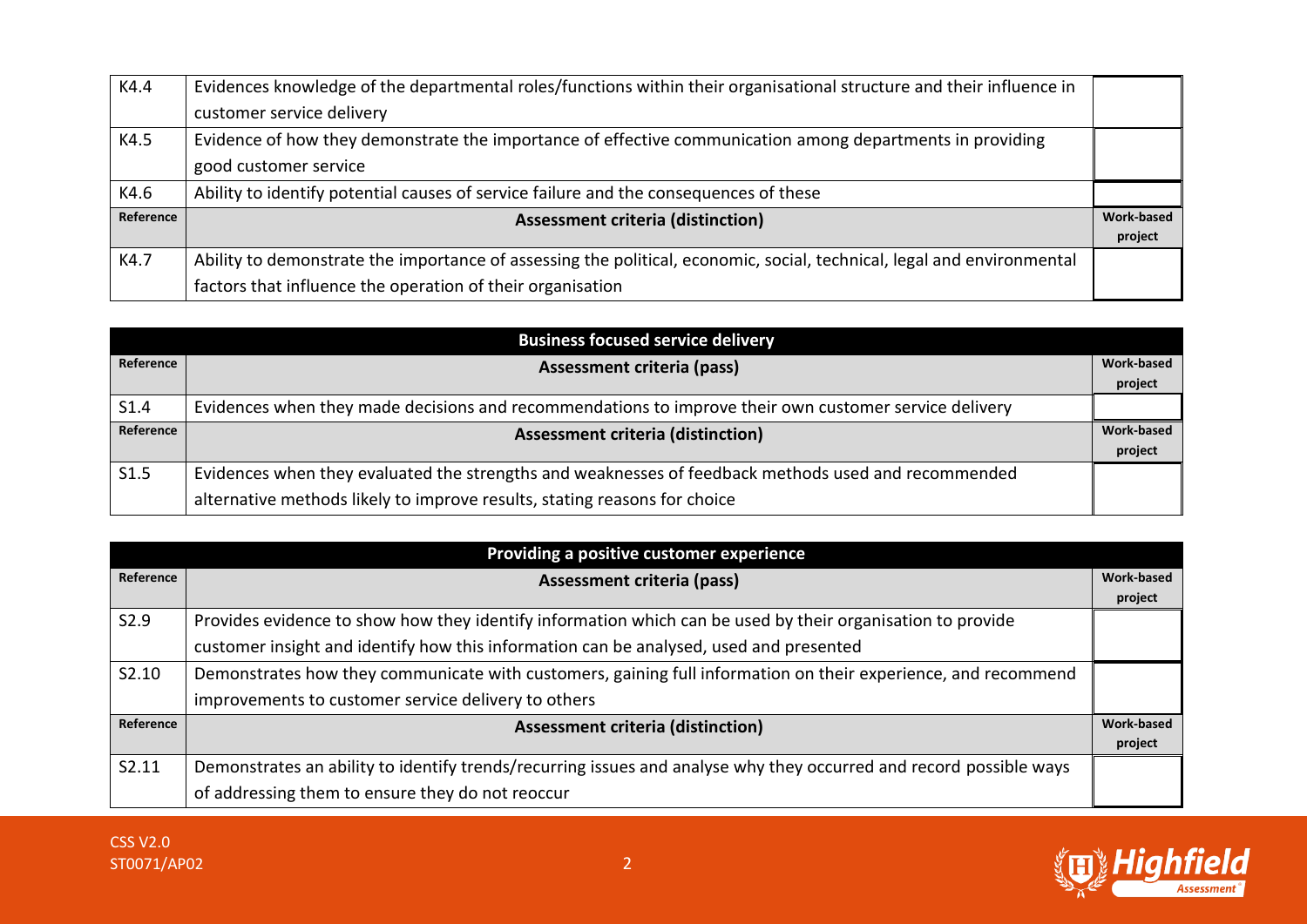| Working with your customers/customer insights |                                                                                                                   |                   |
|-----------------------------------------------|-------------------------------------------------------------------------------------------------------------------|-------------------|
| Reference                                     | Assessment criteria (pass)                                                                                        | <b>Work-based</b> |
|                                               |                                                                                                                   | project           |
| S3.1                                          | Evidences how they proactively seek and gather customer feedback through a variety of methods and evaluate this   |                   |
|                                               | feedback to make recommendations on possible improvements                                                         |                   |
| S3.2                                          | Ability to gather and analyse information about the types of customers their organisation has and explain how the |                   |
|                                               | service they provide meets their potential needs and expectations                                                 |                   |
| Reference                                     | <b>Assessment criteria (distinction)</b>                                                                          | Work-based        |
|                                               |                                                                                                                   | project           |
| S3.3                                          | Demonstrates how knowing their customer and their needs has a direct impact on:                                   |                   |
|                                               | Their working practices<br>a.                                                                                     |                   |
|                                               | Organisational policy/procedures<br>b.                                                                            |                   |
| S3.4                                          | Evidence to show when they have proactively gathered customer feedback, through a variety of methods and used     |                   |
|                                               | alternative recommendations to change the customer service level agreement in order to provide an improved        |                   |
|                                               | service                                                                                                           |                   |

|           | <b>Service improvement</b>                                                                                      |                   |
|-----------|-----------------------------------------------------------------------------------------------------------------|-------------------|
| Reference | Assessment criteria (pass)                                                                                      | <b>Work-based</b> |
|           |                                                                                                                 | project           |
| S5.1      | Evidence to show how they use the qualitative and quantitative customer experience data that their organisation |                   |
|           | gathers                                                                                                         |                   |
| S5.2      | Evidence the way in which they analyse this data to recommend continuous improvement, showing when there is     |                   |
|           | input from others where required                                                                                |                   |
| S5.3      | Demonstrates how they take into consideration current legislation, compliance and regulatory guidance when      |                   |
|           | making recommendations for change                                                                               |                   |
| Reference | <b>Assessment criteria (distinction)</b>                                                                        | <b>Work-based</b> |
|           |                                                                                                                 | project           |
| S5.4      | Evidence to support their research and analysis of customer service standards and mission statements of other   |                   |
|           | organisations, in comparison to their own organisations to inform their recommendations                         |                   |